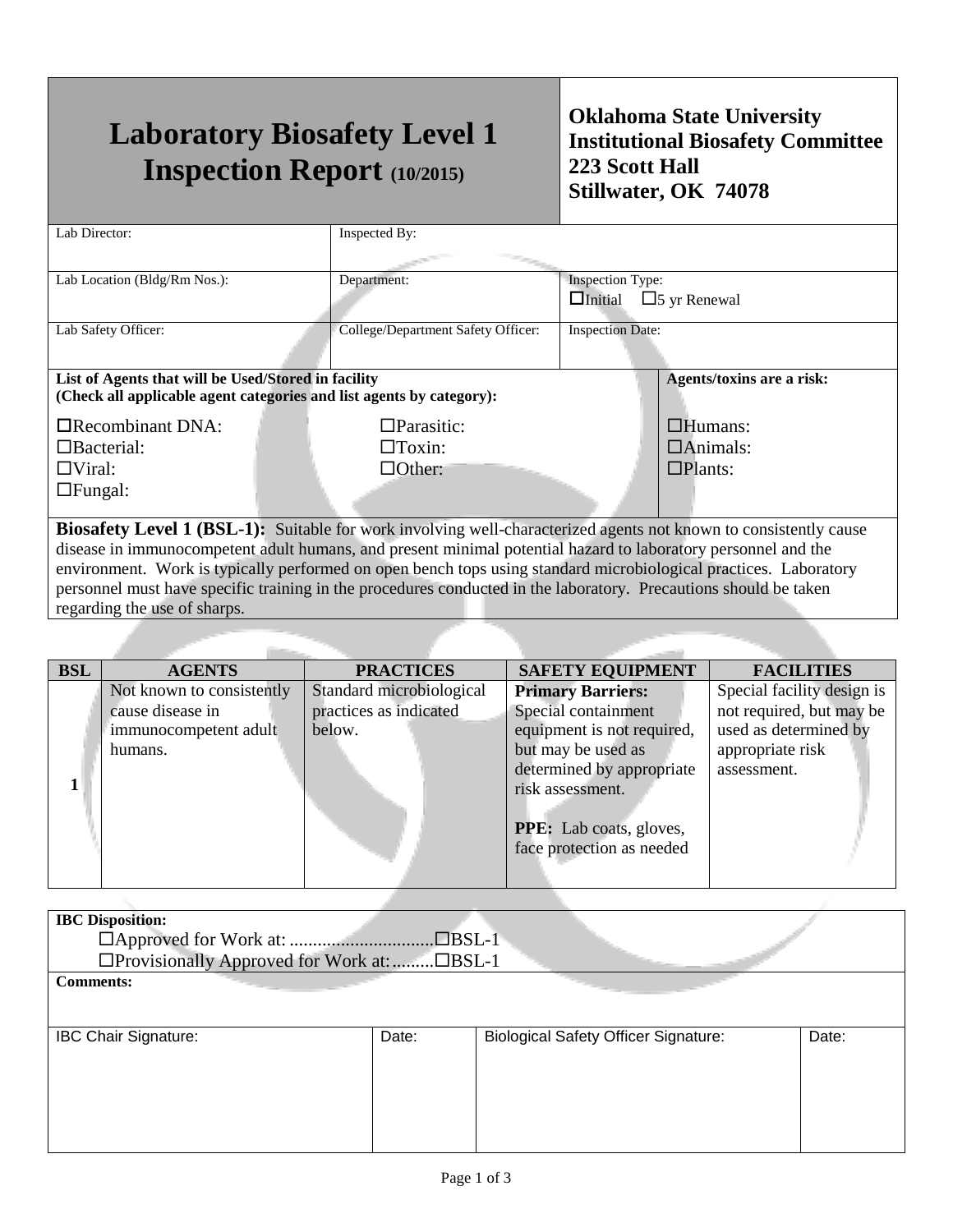| <b>INSPECTION CHECKLIST</b> |                                                                                                                          |            |    |     |                 |  |
|-----------------------------|--------------------------------------------------------------------------------------------------------------------------|------------|----|-----|-----------------|--|
| <b>Verbal Inspection</b>    |                                                                                                                          | <b>YES</b> | NO | N/A | <b>Comments</b> |  |
| 1.1                         | Laboratory doors are kept shut when experiments are in                                                                   |            |    |     |                 |  |
|                             | progress and are locked after hours<br>Personnel at risk of acquiring infections or for whom                             |            |    |     |                 |  |
| $1.2$                       | infections may have serious consequences are denied                                                                      |            |    |     |                 |  |
|                             | access to the lab                                                                                                        |            |    |     |                 |  |
|                             | Lab personnel receive appropriate training on standard                                                                   |            |    |     |                 |  |
| 1.3                         | operating procedures, potential hazards associated with the<br>work, the necessary precautions to prevent exposures, and |            |    |     |                 |  |
|                             | exposure evaluation procedures                                                                                           |            |    |     |                 |  |
| 1.4                         | Lab personnel receive annual refresher training and/or                                                                   |            |    |     |                 |  |
|                             | additional training as necessary<br>Protective laboratory clothing such as a lab coat or solid-                          |            |    |     |                 |  |
|                             | front/wrap-around gown is worn when working with                                                                         |            |    |     |                 |  |
| 1.5                         | infectious/recombinant materials. Protective clothing is                                                                 |            |    |     |                 |  |
|                             | either discarded appropriately in the lab or disinfected                                                                 |            |    |     |                 |  |
|                             | prior to laundering<br>Eye and face protection (e.g., goggles, mask, face shield,                                        |            |    |     |                 |  |
| 1.6                         | etc.) is used for anticipated splashes or sprays of                                                                      |            |    |     |                 |  |
|                             | infectious/recombinant materials                                                                                         |            |    |     |                 |  |
| 1.7                         | Persons who wear contact lenses in the laboratory also<br>wear eye protection                                            |            |    |     |                 |  |
|                             | Gloves are worn if hands are at risk of contact with                                                                     |            |    |     |                 |  |
| 1.8                         | infectious/recombinant materials, infected animals, or                                                                   |            |    |     |                 |  |
|                             | contaminated surfaces/equipment<br>Personnel wash hands after handling                                                   |            |    |     |                 |  |
| 1.9                         | infectious/recombinant materials, removing gloves, or                                                                    |            |    |     |                 |  |
|                             | before leaving the lab                                                                                                   |            |    |     |                 |  |
| 1.10                        | PPE, including gloves, is changed/disposed of when<br>contaminated, work w/ infectious/recombinant material is           |            |    |     |                 |  |
|                             | completed, or integrity is compromised                                                                                   |            |    |     |                 |  |
| 1.11                        | Disposable PPE, including gloves, is not reused and is                                                                   |            |    |     |                 |  |
|                             | disposed of as biohazardous waste<br>All PPE is removed and left in lab before leaving for non-                          |            |    |     |                 |  |
| 1.12                        | lab areas                                                                                                                |            |    |     |                 |  |
| 1.13                        | No eating, drinking, smoking, handling contact lenses,                                                                   |            |    |     |                 |  |
|                             | applying cosmetics, or storing human food in the lab<br>Mechanical pipetting devices are used (i.e., no mouth            |            |    |     |                 |  |
| 1.14                        | pipetting)                                                                                                               |            |    |     |                 |  |
| $1.15$                      | Plastic ware is substituted for glassware whenever possible                                                              |            |    |     |                 |  |
| 1.16                        | Sharps handling policies and practices are in place                                                                      |            |    |     |                 |  |
| 1.17                        | Broken glassware is only handled by mechanical means                                                                     |            |    |     |                 |  |
| 1.18                        | Only needle-locking syringes or syringes w/ permanently<br>affixed needles are used for injection/aspiration of          |            |    |     |                 |  |
|                             | infectious/recombinant materials                                                                                         |            |    |     |                 |  |
|                             | Needles are not bent, sheared, broken, recapped, removed                                                                 |            |    |     |                 |  |
| 1.19                        | from disposable syringes, or otherwise manipulated prior                                                                 |            |    |     |                 |  |
|                             | to disposal<br>Sharps containers are decontaminated (e.g., autoclaved or                                                 |            |    |     |                 |  |
| 1.20                        | chemical treatment) prior to disposal or reprocessing                                                                    |            |    |     |                 |  |
| 1.21                        | Lab maintains a needlestick injury log                                                                                   |            |    |     |                 |  |
| 1.22                        | Procedures minimize splashes/aerosols                                                                                    |            |    |     |                 |  |
| 1.23                        | Spills/accidents are immediately reported to the lab                                                                     |            |    |     |                 |  |
|                             | director.<br>Work surfaces including those in the BSC are                                                                |            |    |     |                 |  |
|                             | decontaminated using an effective disinfectant at least                                                                  |            |    |     |                 |  |
| 1.24                        | daily, at completion of work, or after any spill/splash of                                                               |            |    |     |                 |  |
|                             | infectious/recombinant material                                                                                          |            |    |     |                 |  |